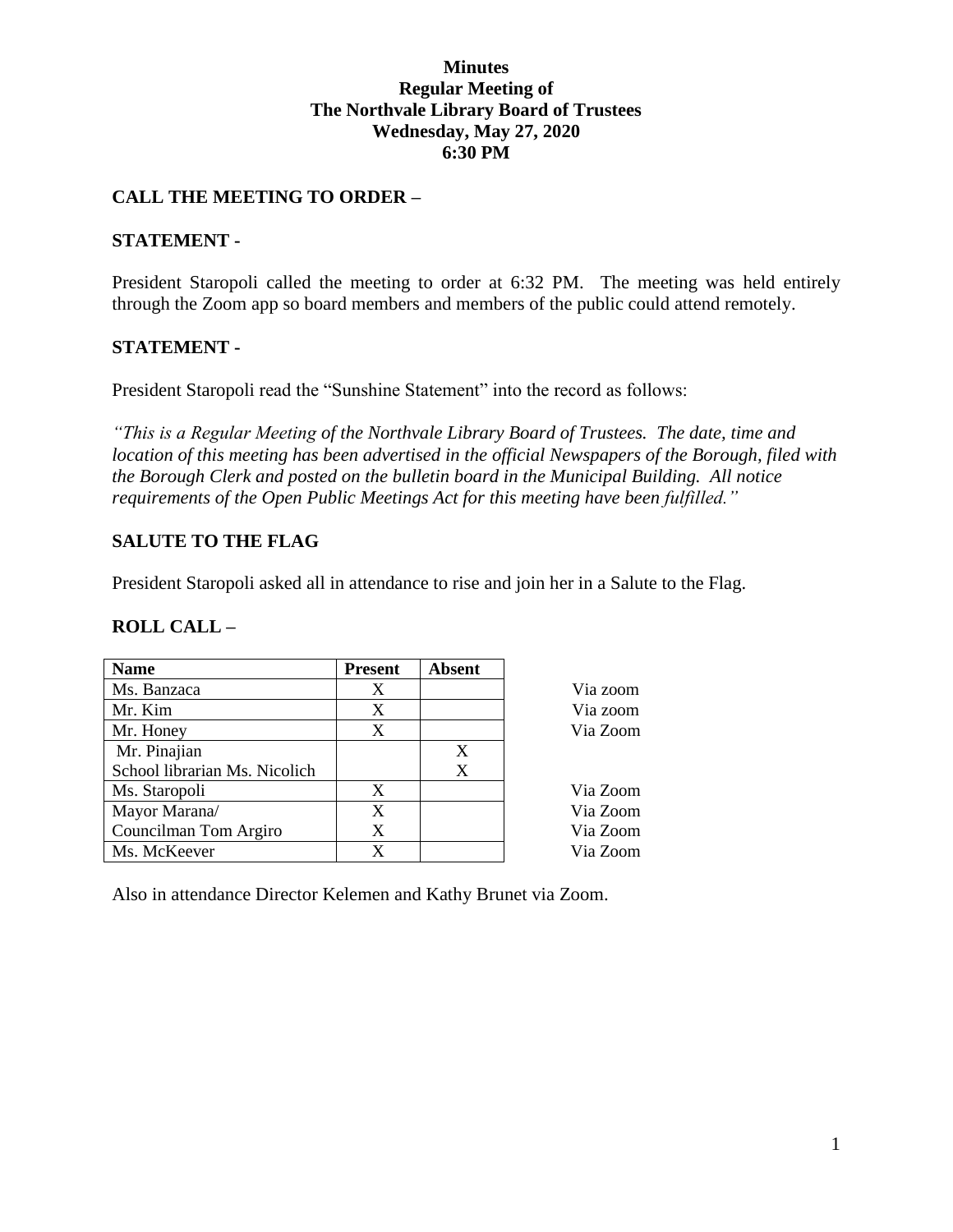# **APPROVAL OF MINUTES**

Resolved to approve the minutes from the April 22, 2020 regular board meeting with the correction in the Treasurer's report of 5% under budget and capital account balance of \$94.021.

| <b>Name</b>   | <b>ACTION</b> | YES | N <sub>O</sub> | <b>ABSENT</b> | <b>ABSTAIN</b> |
|---------------|---------------|-----|----------------|---------------|----------------|
| Ms. Banzaca   | Second        | X   |                |               |                |
| Mr. Kim       |               | X   |                |               |                |
| Mr. Honey     |               | X   |                |               |                |
| Mr. Pinajian  |               |     |                | X             |                |
| Ms. Nicolich  |               |     |                | X             |                |
| Ms. Staropoli | motion        | X   |                |               |                |
| Mayor Marana  |               |     |                |               |                |
| Mr. Argiro    |               | X   |                |               |                |
| Ms. McKeever  |               | X   |                |               |                |

The minutes were adopted on a roll call vote as follows:

# **GENERAL DISCUSSION –**

Director Keleman and Ms. McKeever attended a remote trustee workshop which contained a lot of good information about property values, fundraising ideas, budget info and how they all affect the operating budget for libraries. The workshop hours counted towards the Library Board's yearly continuing education hours.

Director Kelemen received a hand written letter from Father Jerry of St. Anthony's thanking the Northvale Library for providing their food for fines donations to the food pantry. The pantry has had many visitors.

Emily is putting together a video for the library's 5<sup>th</sup> anniversary. Please send video clips to Emily.

# **Director's Report**

Youth Services Librarian continues to offer engaging live virtual daily storytimes, Friday night bedtime storytime, Tuesday morning storytime, craft videos, tutorials and Maker Mondays on library's Facebook, Instagram and new YouTube Channel. The familiarity and friendly presentation of these children's programs is highly valued by many families from Northvale and beyond. As one mom recently remarked-- the children's library programming has been a "lifesaver."

· Livestreams from familiar children's library presenters, including Magical Melodies, Bendy Bookwork Yoga Storytime, Music With Miss Nita and a Magic Show with Steve Woyce are well received.

· Book discussion, movie talk, weekly ESL classes and art demonstration offered for adults.

· The Summer Reading Club, "Imagine Your Story," will be held virtually this summer, using Beanstack for Libraries, a trusted and highly interactive reading challenge software and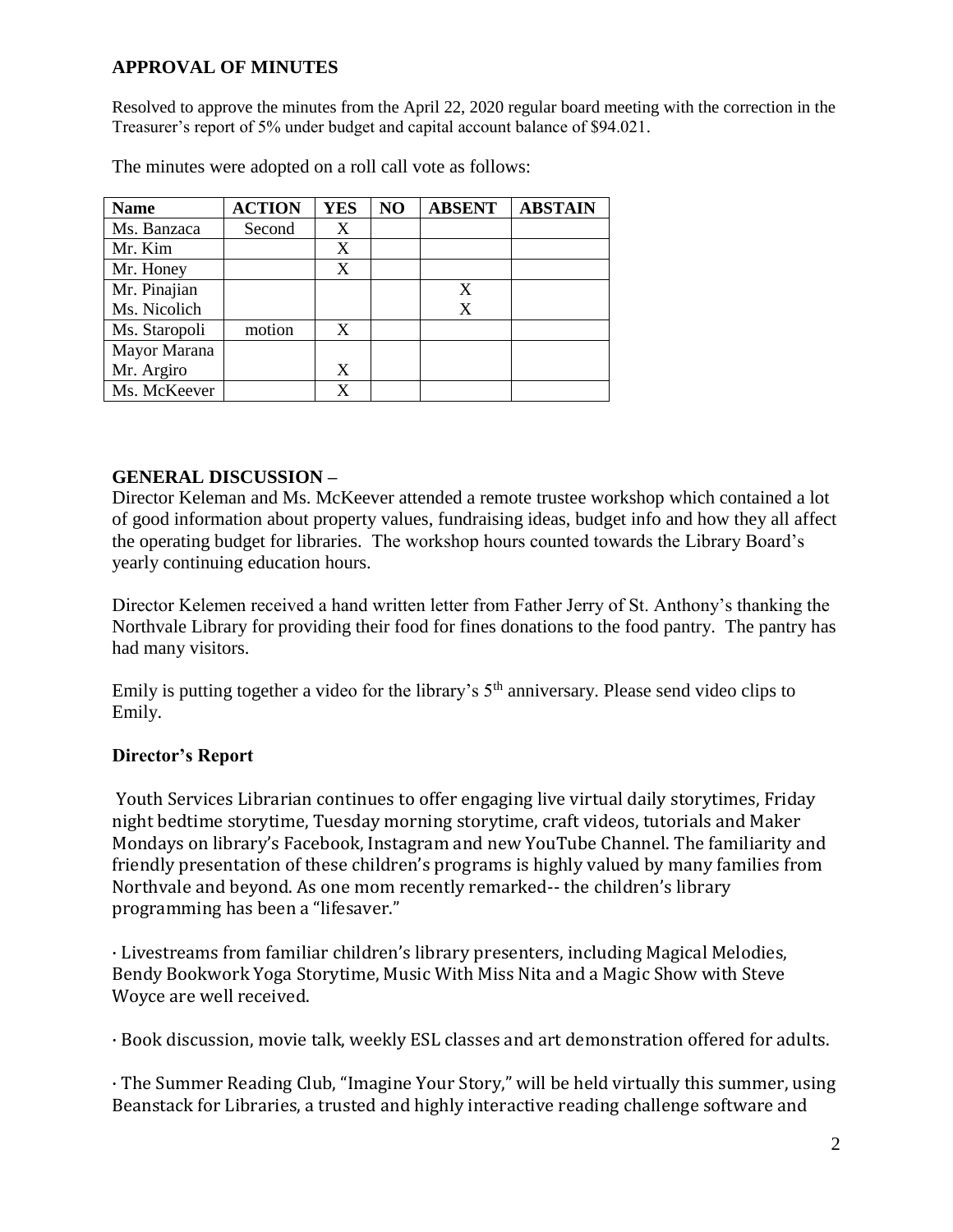mobile app with online reading logs and incentives for both children and adults. The Summer Reading Club page will be on the library's website in early June and patrons can register online. SRC will run from June 15-August 8, 2020.

· Thank you Friends for generously sponsoring the library's Summer Reading Club virtual programs and prizes! More details to come.

· HAPPY 5TH ANNIVERSARY TO NORTHVALE PUBLIC LIBRARY: JUNE 2, 2020 (video forthcoming)

Administrative

· Library Cards: 1,802 patrons registered as of May 22, 2020. 2 temporary e-BCCLS cards were issued to Northvale residents online through the PAC.

· April 2020 Northvale eBCCLS circulation: 302 borrows as compared to April 2019 eBCCLS circulation: 184 borrows; Northvale eBCCLS circulation is up 64%

· Hoopla borrowing is up 61% in April 2020 compared with April 2019

· Staff continues remote working and communicating well as a team, through email, text, calls and zoom. Remote work includes creating library social media content, participating in webinars, creating online calendars and online flyers, monitoring library email for assistance with library cards and information, collection development, catalog and patron record quality control and virtual programming.

· Coordinating with Northvale's OEM with weekly library receipts for COVID related supply purchases, potentially reimbursable by FEMA.

· Library remains closed to the public until authorized to re-open.

· \*VOTE ON Library Phased Reopening Plan (attached)

BCCLS

· BCCLS Youth Service Committee (co-chaired by Northvale's Youth Services Librarian) hosted a virtual committee event, "Summer Reading While Social Distancing" with well over 120+ attendees generating ideas to ease the transition to virtual summer reading.

· BCCLS held its first ever virtual system council meeting on May 21, 2020.

· BCCLS Safely Opening and Operating Task Force drafted a BCCLS Return and Delivery Procedures document to be voted on at next month's System Council

· BCCLS continues updating and supporting library administration/staff via email and remote committee meetings.

· All materials borrowed by any patron from a BCCLS member library continue to have their due dates automatically extended throughout the public health crisis.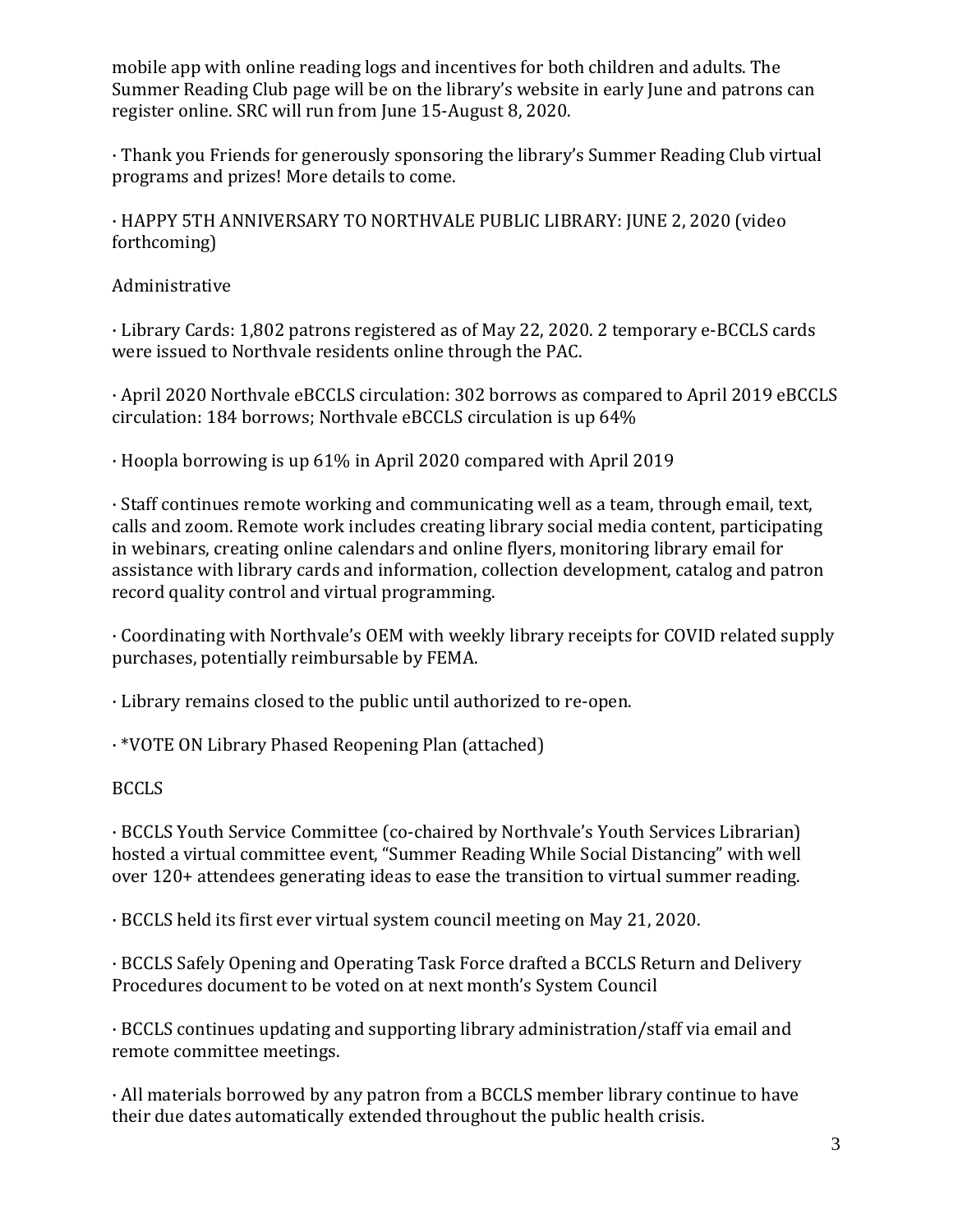### **Friends of the Library Report**

The friends are looking at local businesses that have donated to in the past. They will purchase summer reading prizes from them to support these local businesses. Friend Steve Jackson will be holding a virtual beer tasting class.

### **Treasurer's Report**

Current Budget is 6% under. Regular account balance is \$102,407. Capital account balance is \$91,907. We still have a balance of \$15k that is owed to the library from last year. We should be getting our second yearly contribution sometime in June.

# **ROLL CALL VOTES-**

Resolved to approve the claims list for April in the amount of \$2332.06: The resolution was adopted on a roll call vote as follows:

| <b>Name</b>   | <b>ACTION</b> | <b>YES</b> | NO | <b>ABSENT</b> | <b>ABSTAIN</b> |
|---------------|---------------|------------|----|---------------|----------------|
| Ms. Banzaca   | second        | X          |    |               |                |
| Mr. Kim       |               | X          |    |               |                |
| Mr. Honey     |               | X          |    |               |                |
| Mr. Pinajian  |               |            |    | X             |                |
| Ms. Nicolich  |               |            |    | X             |                |
| Ms. Staropoli | motion        | X          |    |               |                |
| Mayor Marana  |               | X          |    |               |                |
| Mr. Argiro    |               |            |    |               |                |
| Ms. McKeever  |               | X          |    |               |                |

Resolved to approve the replenishment of petty cash for \$75:

The resolution was adopted on a roll call vote as follows:

| <b>Name</b>   | <b>ACTION</b> | <b>YES</b> | NO | <b>ABSENT</b> | <b>ABSTAIN</b> |
|---------------|---------------|------------|----|---------------|----------------|
| Ms. Banzaca   |               | X          |    |               |                |
| Mr. Kim       | second        | X          |    |               |                |
| Mr. Honey     |               | X          |    |               |                |
| Mr. Pinajian  |               |            |    | X             |                |
| Ms. Nicolich  |               |            |    | X             |                |
| Ms. Staropoli | motion        | X          |    |               |                |
| Mayor Marana  |               | X          |    |               |                |
| Mr. Argiro    |               |            |    |               |                |
| Ms. McKeever  |               |            |    |               |                |